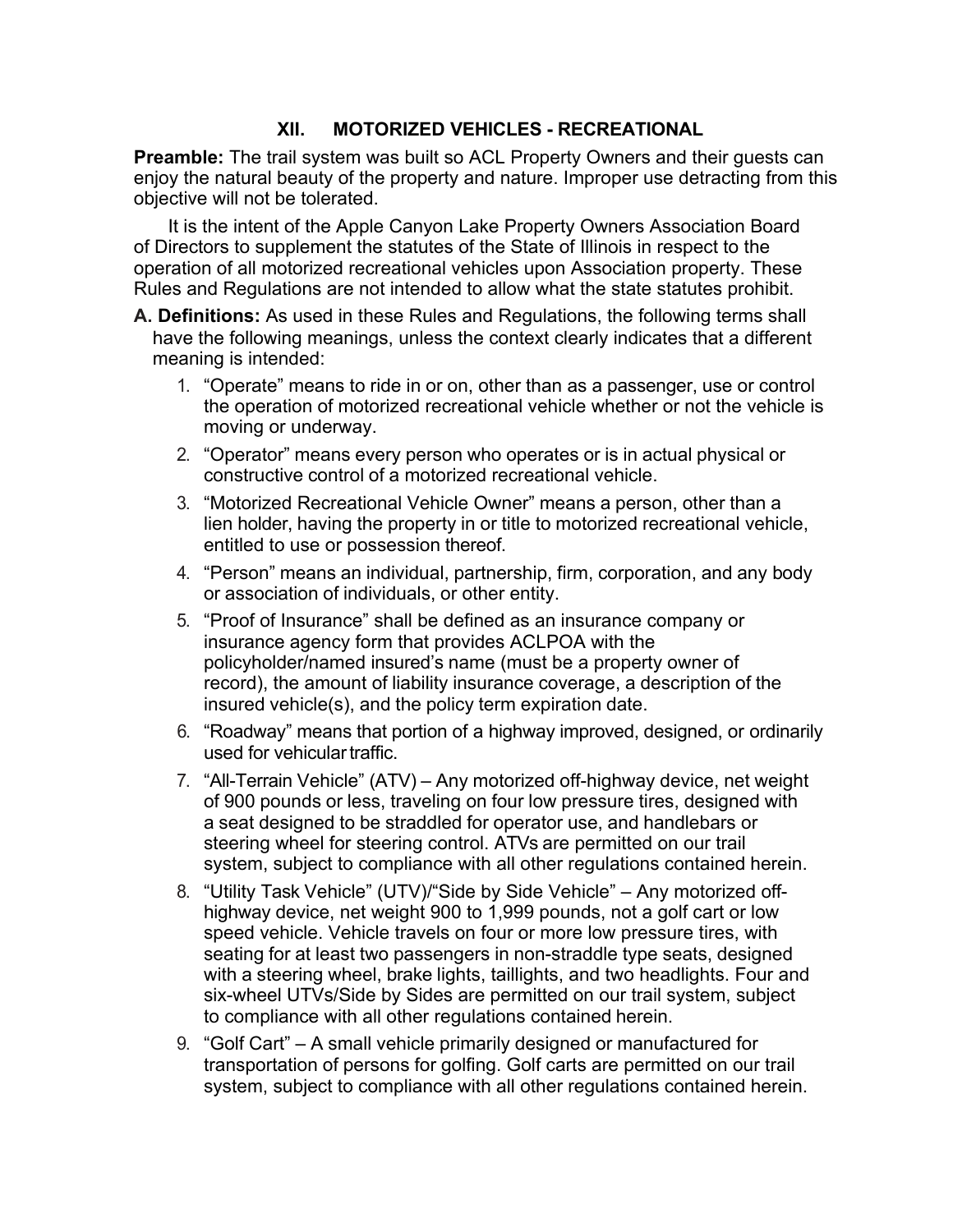- 10. "Go-Cart" A small vehicle having a lightweight or skeleton body and low ground clearance wherein the driver operates the vehicle with legs extended to reach the pedals.
- 11. "Motorized Recreational Vehicle" Refers in these Rules & Regulations to vehicles allowed on the ACL trail system, including ATVs, UTVs/Side by Sides, and golf carts.
- 12. "Other Authorized Trail Vehicles" Include snowmobiles (see Section XII Snowmobiles for regulations) and pedal bikes.
- 13. "Designated Trails" Trails designated by the Association Board of Directors for recreational use by pedestrians and/or motorized recreational vehicles. When using the trails, all pedestrians and motorized recreational vehicles must remain on the clearly marked designated trails located for such purposes within Apple Canyon Lake. Motorized vehicles are not permitted on any walking trail.

#### *Amended: March 19, 2022*

#### **B. Prohibited Vehicles**

- 1. Amphibious vehicles, go-carts, and 2- and 3-wheel motorized vehicles are not permitted on the trail system. Any vehicle using a "skid steer" turning system is not permitted.
- 2. With the exception of Emergency, Maintenance, and Security vehicles, licensed vehicles such as trucks, automobiles and motorcycles are not permitted on the trails.

#### **C. Registration**

1. All motorized recreational vehicles that are to be on ACL trails must be registered annually and display a current ACL sticker on the center front of vehicle (front roll bar, windshield or front of hood panel so that sticker may be clearly seen from another approaching vehicle or trail walker) and ID numbers as issued by the ACL Association Office. The ID number will be displayed on both the front and rear of the vehicle. The ID numbers may be placed directly on the front center hood or on a front license plate and will also be displayed on a rear license plate. The registered owner will be responsible for the safe operation of the motorized recreational vehicle and be responsible for the activities of their guests.

#### **D. Insurance**

1. All recreational vehicle owners must provide ACLPOA with proof of liability insurance. The minimum required amount of liability insurance coverage shall be \$500,000 for bodily injury and property damage combined. Acceptable proof of liability insurance documents must meet the following requirements: the policyholder/named insured is the property owner of record; the insured vehicle(s) must be described, and the policy term expiration date and liability coverage amounts must be listed. Continuous until canceled policies will not be accepted. Listing the Association as an Additional Insured or Additional Interest is no longer required, but by doing so, the insurance company should automatically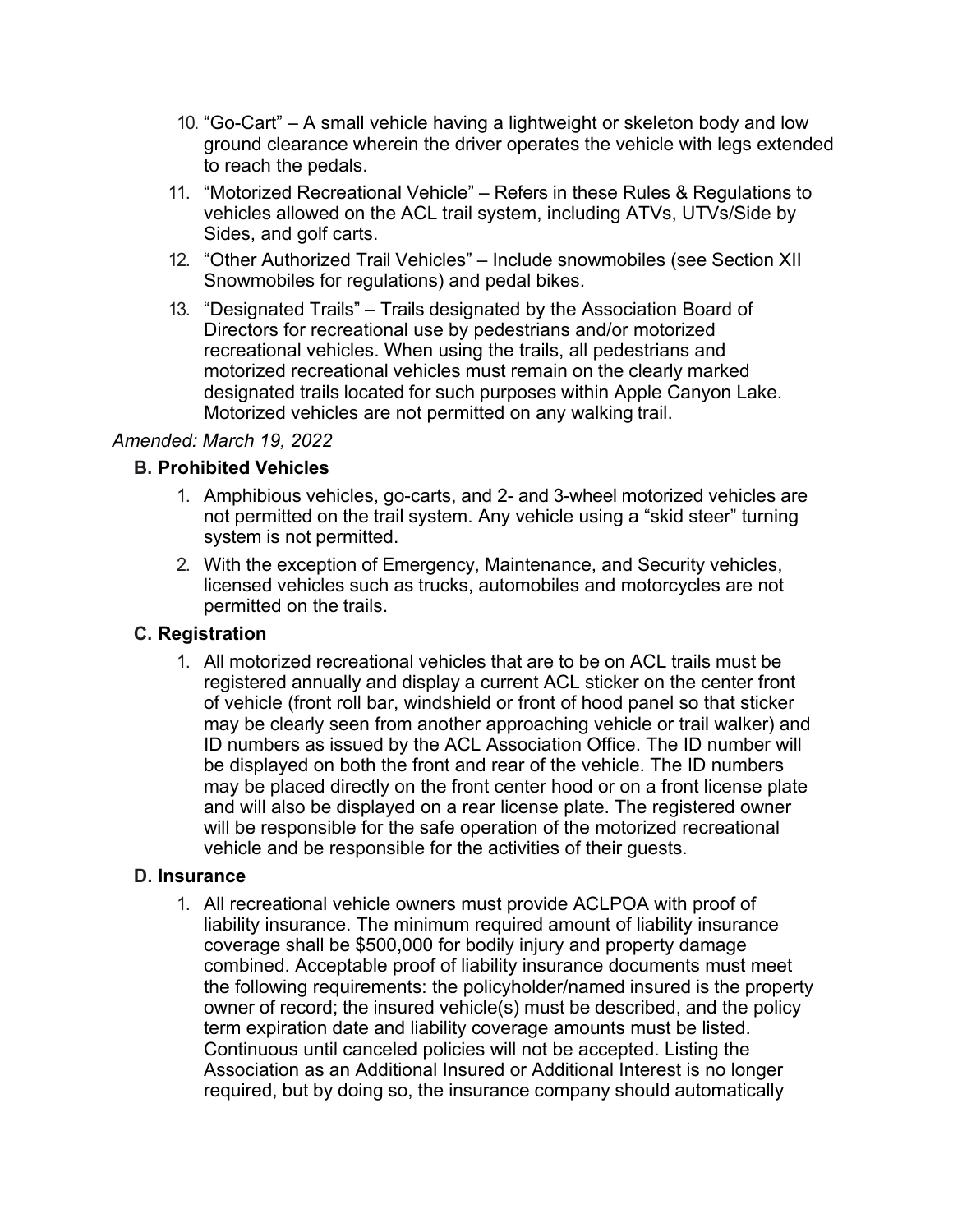send renewal documents.

2. The vehicle operator, operating a motorized recreational vehicle, recognizes and agrees that he/she is using the trails at their own risk, and absolves ACL of any injury sustained while using the trails, regardless of the source or cause of the injury. Each operator must sign a waiver to this effect each year when their vehicle is registered. If under 18 years of age, their parents/guardian must co-sign.

# **E. Equipment**

- 1. All motorized recreational vehicles are required to have factory equipped or comparable mufflers in fully operable condition.
- 2. Noise level shall not exceed 90-decibel levels under normal standard testing.
- 3. Operable headlights and taillights are required if used after sunset.
- 4. ATV operators and riders are required to wear Department of Transportation approved safety helmets and eye protection.

## **F. Operation Limitations**

- 1. All recreational motorized vehicles must be in safe operating condition.
- 2. No person shall operate any vehicle in a careless or heedless manner or at a rate of speed greater than will permit in the exercise of reasonable care to bring the vehicle to a stop within the assured clear distance ahead.
- 3. No person shall operate any vehicle in such a manner as to endanger the life, limb, or property of any person. No racing is permitted.
- 4. No person shall operate any vehicle on private property without the consent of the owner.
- 5. No person shall operate a vehicle at a rate of speed too fast for conditions or as may be posted.
	- a. A 10 MPH speed limit has been established:
		- 1. From President's Bay creek crossing to Powder Horne Access
		- 2. From the Marina building to Pilot Point Access
- 6. All vehicles must stop at streets and roads, etc., and yield right of way to pedestrians, vehicles, or pedal bikes.
- 7. Motorized recreational vehicles are permitted on trails between the hours of 6:00 a.m. and 10:00 p.m. or one hour after the conclusion of an ACL sanctioned event. Use of headlights and taillights is required before sunrise and after sunset.
- 8. Guest vehicles are not permitted.
- 9. No riding or operation of vehicles is permitted on closed trails or in nonauthorized ACL areas.
- 10. The Golf Course is off limits to all recreational vehicles except golf carts.
- 11. No person shall operate a motorized recreational vehicle while under the influence of intoxicating beverages or illegal drugs.
- 12. Passengers are prohibited from riding in open flat bed or on a "pull-a-long" or "tow behind" trailer or cart, etc. attached to an approved vehicle; the number of passengers in a single vehicle may not exceed the manufacturers